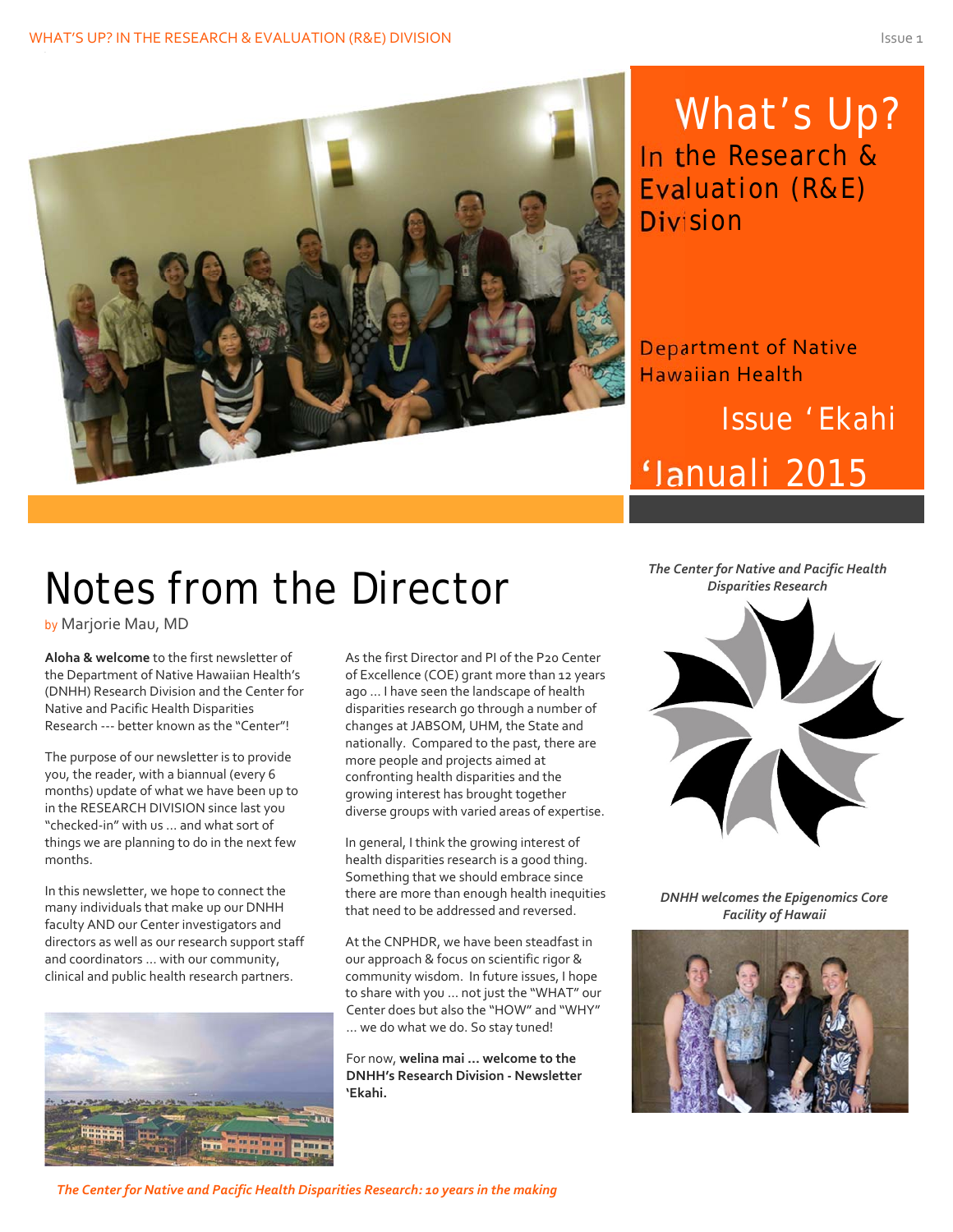### PILI Ohana Project

by Claire Townsend, DrPH, PILI Ohana Coordinator

Over the past 8 years, the PILI 'Ohana Project developed a community‐based lifestyle program and diabetes self‐care program for Native Hawaiians and Pacific Islanders, using a community‐based participatory research (CBPR) approach. Our mission is to integrate community wisdom and scientific inquiry to develop effective community‐based health promotion programs to achieve social and health equity in Hawai'i and the larger Pacific.

Supported by a three year grant from the National Institute on Minority Health and Health Disparities (NIMHD) of the National Institutes of Health (NIH) (R24MD001660), the PILI 'Ohana Project is currently disseminating two, community‐based, culturally‐tailored healthy lifestyle interventions; the PILI Lifestyle Program and Partners in Care. The PILI Lifestyle program is a 9 month group‐based intervention designed to help participants lose weight and maintain weight loss. Partners in Care is also a group‐based program. This intervention is designed to help participants with type 2 diabetes lower their A1cs and better control their blood sugars.

The community partners in the PILI 'Ohana Project are Hawai'i Maoli, Ke Ola Mama, Kokua Kalihi Valley, and Kula no na Po'e Hawai'i. These organizations, with the Department of Native Hawaiian Health, are working to identify additional organizations interested in delivering the interventions in their communities and training them on the implementation process.

As part of this grant, the PILI 'Ohana Project is also able to offer community capacity building workshops open to interested community groups and organizations looking to increase their capacity for research. Topics for the workshops include; grant writing, research 101, database searches, policy and advocacy, focus group methods, and community‐based participatory research.

*The content is solely the responsibility of the authors and does not necessarily represent the official views of the NIMHD or the NIH.*



*PILI community partners with Dr. Kaholokula from L to R: Dr. Claire Hughes, Donna Palakiko, Sheryl Yoshimura, Puni Kekauoha, Dr. Keawe Kaholokula* 

For more Information:

please visit our website at http://www2.jabsom.hawaii.edu/pili/

or like us on Facebook: https://www.facebook.com/PILIOhanaP roject.

#### Summer Research Internship 2014

After a 3 year hiatus, the Department's Summer Research Internship program returned with renewed enthusiasm and purpose to encourage more of our Native Hawaiian undergraduate students as well as others interested in serving the Native and Pacific Island communities to enter into the health research field. The program consisted of 6 students, 5 of which were Native Hawaiian. They came from the University of Hawaii at Mānoa (2), Harvard (1), University of Redlands (1), Stanford (1), and the University of North Carolina at Chapel Hill (1). More information is available on our 2015 SRI Program at

http://www2.jabsom.hawaii.edu/native/docs/news/SRI\_Progr an Description 2015 1229v2.pdf



*SRI students with DNHH on final day of presentations. Students seated from L to R: Joshua Freitas, Kaipo Matsumoto, Ka'ahukane Leite‐Ah Yo, Taylor Loui, Kayla Baker, and Rachel Coen*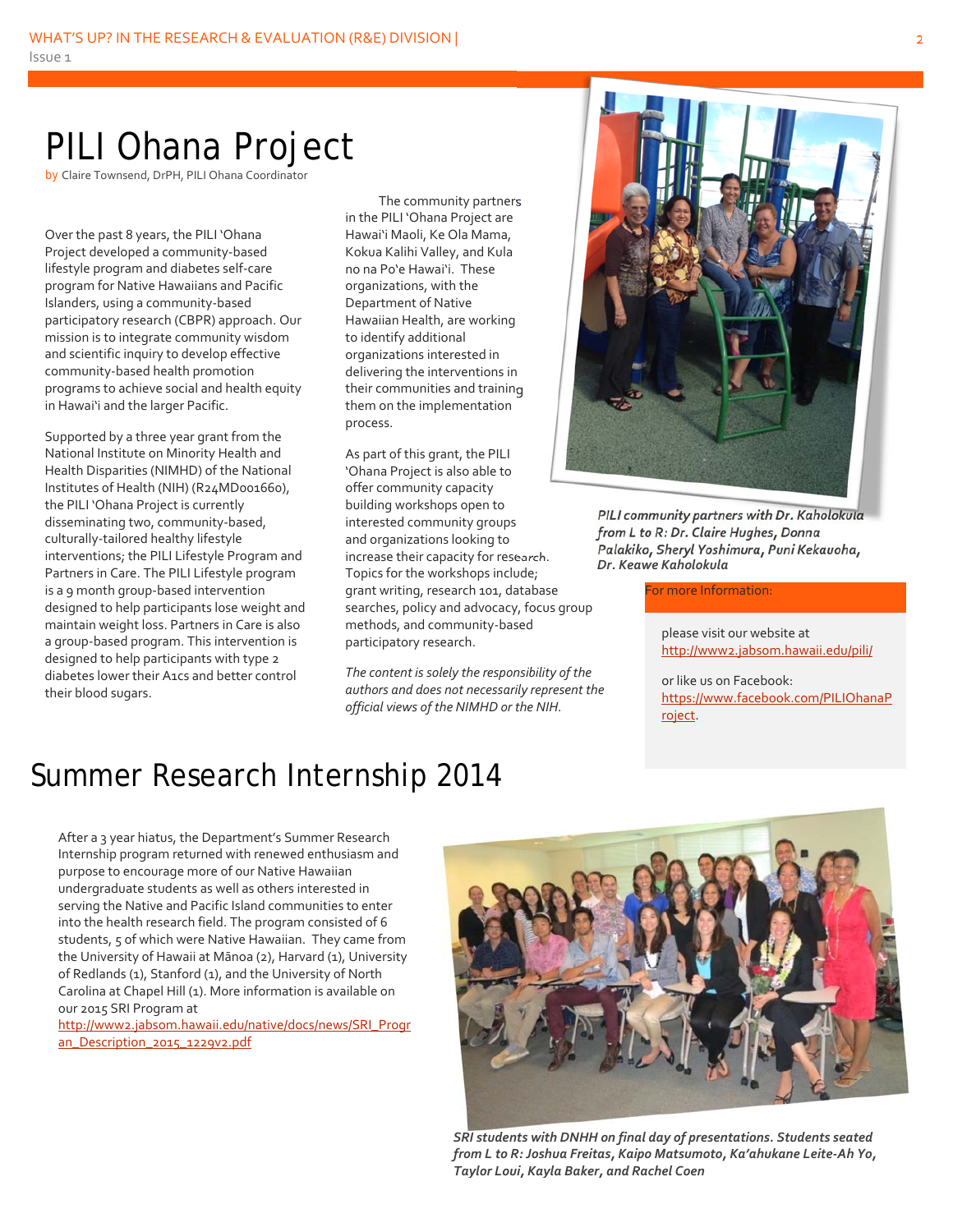

*Left to Right: Dr. Xin Zheng, Kelsea Hosoda, Christian Dye, Dr. Michael Corley, Wei Zhang, Annette Jones, Dr. Alika Maunakea*

### Epigenomics Core Facility of Hawai`i

by Alika Maunakea, PhD, Director of Epigenomics Core Facility of Hawaii

Epigenetics is the study of heritable changes in phenotype not due to changes in DNA sequence (i.e. genetics). Like genetics, epigenetic information can be inherited across generations. Unlike genetics, however, epigenetics is reversible and is readily influenced by the environment. The sum of epigenetic information throughout the genome is called epigenomics, a field that relies on genome‐wide technologies. To facilitate such studies, the Epigenomics Research Program led by Dr. Alika Maunakea, has established the first Epigenomics Core Facility of Hawai`i, which is part of the Department of Native Hawaiian Health (DNHH) at the John A. Burns School of Medicine.

The Epigenomics Core Facility provides local researchers access to cutting‐edge epigenetic and epigenomic research resources and services, taking advantage of high‐throughput next‐generation semi‐ conductor sequencing technologies. The Core offers consulting expertise in epigenetics and epigenomics, providing access to locally‐based modern biological technology, and rapid turnaround time to generate and analyze data using custom pipelines of bioinformatic tools. The Core has so far produced exciting epigenomic data for projects aimed at studying epigenetic mechanisms involved in the dynamic regulation and function of the genome in normal development and disease conditions of health disparity, including cardiometabolic diseases, neurodevelopmental disorders, immunological and infectious diseases, and cancer. As one example, the Epigenomics Core Facility led the evaluation of the impact of a community‐based diabetes intervention

on monocyte epigenomes of Native Hawaiians and Pacific Peoples. This and other studies facilitated by the Core are aimed at gaining a deeper understanding of the environmental factors that underlie diseases of health disparities, with the purpose of identifying novel diagnostic and treatment strategies that would enable prevention‐based applications. The Epigenomics Core Facility of Hawai`i is a new and exciting part of the DNHH's integration of multi‐disciplinary expertise and technologies aimed at eliminating health inequities in Hawai`i.





#### FOR MORE INFORMATION

Email them at amaunake@hawaii.edu or lumannet@hawaii.edu